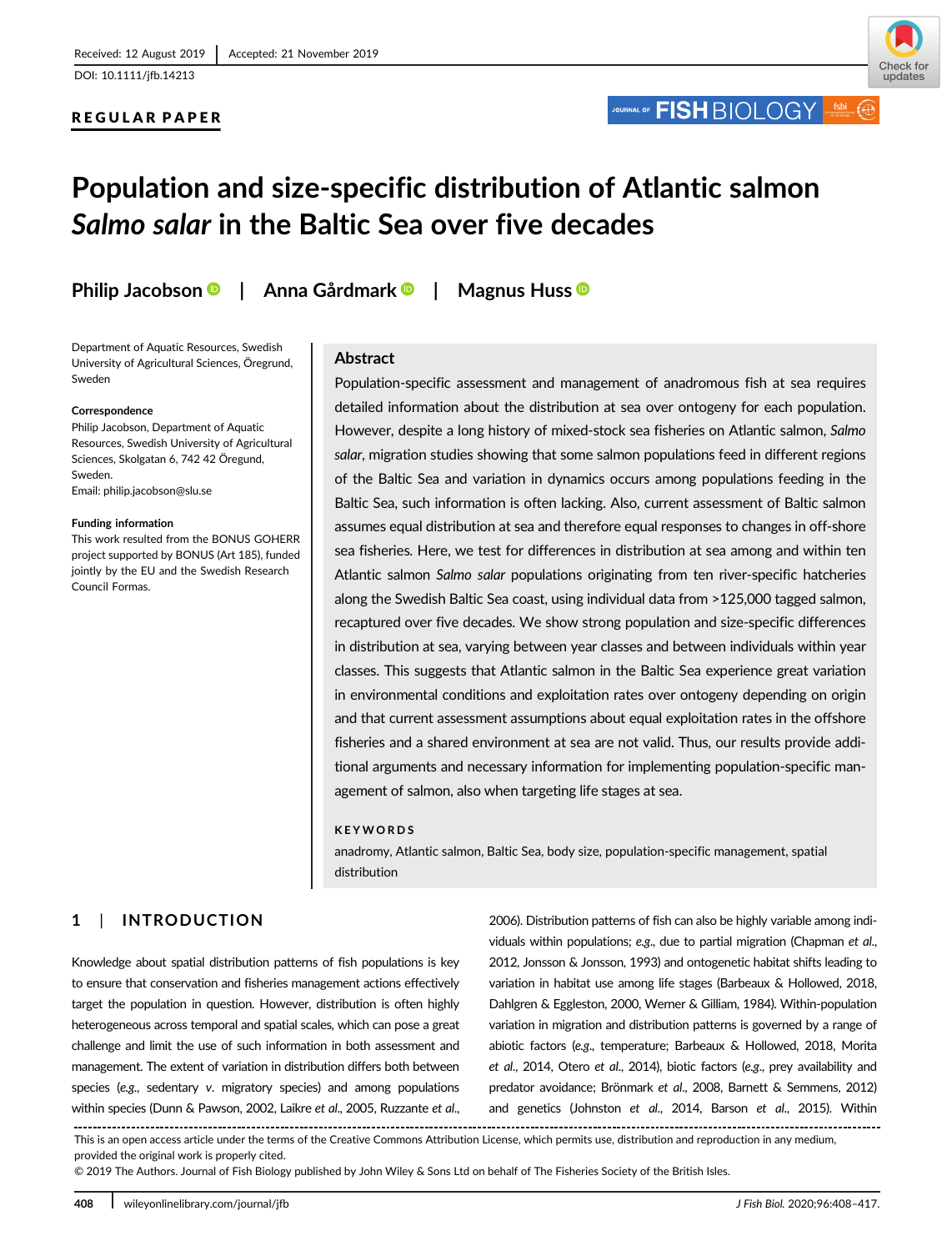JACOBSON ET AL. **409 FISH**  $\overline{B}$  OUFINAL OF **FISH**  $\overline{B}$   $\overline{C}$   $\overline{C}$   $\overline{C}$   $\overline{C}$   $\overline{C}$   $\overline{A}$   $\overline{C}$   $\overline{C}$   $\overline{C}$   $\overline{A}$   $\overline{C}$   $\overline{C}$   $\overline{C}$   $\overline{C}$   $\overline{C}$   $\overline{C}$   $\overline{C}$   $\overline$ 

population variation in migration have implications for population dynamics (e.g., alternative stable states in stage-specific abundance; Schreiber & Rudolf, 2008), trophic interactions (e.g., affecting the predation pressure of planktivorous fish on zooplankton, affecting plankton spring dynamics; Brodersen et al., 2011) and thus, ecosystem dynamics (e.g., affecting interaction strengths between and within trophic levels; Brodersen et al., 2008, Miller & Rudolf, 2011). Therefore, accounting for such variation is important to understand how changes in the experienced environment, including variation in exploitation rates and prey densities, affect the dynamics of heterogeneously distributed populations. Still, we often lack knowledge on distribution differences between and within populations, especially in large and open aquatic systems.

Knowledge on spatial distribution patterns is particularly important for anadromous species, where population dynamics is a consequence of the performance of individuals in both rivers and oceans (Chaput, 2012, Jensen et al., 2018, Moore et al., 2014). Management of anadromous fish may require actions targeting individuals in both habitats (Allen & Singh, 2016). For example, actions to increase survival at sea (Chaput, 2012) and preserve diversity among individuals across life stages (demographic structure) is important to ensure population stability (Moore et al., 2014, Schindler et al., 2010) and to stabilise fisheries yield (Schindler et al., 2010). One of the ecologically and economically most important anadromous fish species in the North Atlantic Ocean and in the Baltic Sea is the Atlantic salmon Salmo salar L. 1758 (Hindar et al., 2011, Kulmala et al., 2013). Variation in individual distribution during the feeding phase of Atlantic salmon at sea has been observed in the eastern and western North Atlantic Ocean, based on information from archival tags from repeat spawners (Lacroix, 2013b, Strøm et al., 2017, 2018), stable-isotope signatures from scales (MacKenzie et al., 2012) and muscle tissue (Dempson et al., 2010). These studies suggest that the distribution of individuals at sea is more similar in some populations than in others and can also vary within populations depending on the sea age of individuals, which is partly governed by genetics (Barson et al., 2015, Johnston et al., 2014). However, these studies are based on few individuals from few populations and only take the distribution of repeat spawners or the distribution during the last growth season into account (but see Quinn et al., 2011, Shelton et al., 2019, Weitkamp & Neely, 2002 for studies on other anadromous salmonid species). In the Baltic Sea, differences in distribution have been observed among and within Finnish Atlantic salmon populations, based on tagged salmon recaptures and stable-isotope analyses (Kallio-Nyberg et al., 1999, Kallio-Nyberg & Ikonen, 1992, Torniainen et al., 2013). These distribution differences have been linked to prey availability, differences in smolt size, origin (hatchery or wild) and genetics (Jutila et al., 2003, Kallio-Nyberg et al., 1999, 2015, Salminen et al., 1994). Still, we have limited knowledge regarding how the distribution pattern of Atlantic salmon in the Baltic Sea (henceforth, Baltic salmon) varies over ontogeny, how the distribution varies among and within Swedish Baltic salmon populations and how temporally stable these distribution patterns are among and within populations.

Atlantic salmon at sea are exploited by mixed-stock fisheries, as salmon from different populations aggregate and feed in similar geographic regions (ICES, 2017, Koljonen, 2006). Therefore, detailed knowledge on the population-specific distribution of salmon at sea is important for estimating population-specific harvesting rates (Crozier et al., 2004, Ruzzante et al., 2006, Whitlock et al., 2018). In the Baltic Sea, offshore mixed-stock sea fisheries were long the dominant type of fisheries targeting Baltic salmon, but during the recent decades offshore fisheries have decreased (ICES, 2018, Karlsson & Karlström, 1994). Nowadays, Baltic salmon are mainly exploited by commercial and recreational coastal and river fisheries (ICES, 2018). These fisheries target returning adults on their spawning migration from their feedings grounds towards and within their natal rivers. Thus, river fisheries are population-specific while the coastal fisheries still targets salmon from a mix of populations, but becomes increasingly population-specific the closer the river mouth the fishing is conducted (Whitlock et al., 2018). Current assessment of Baltic salmon populations assumes that they have identical distribution at sea and thus, equal exploitation rates at sea in the offshore sea fisheries, while for the coastal fisheries, harvesting rates are assumed to be equal within assessment units (one assessment unit (AU; six in total) contains a group of Baltic salmon populations (ICES, 2015, 2018)). Whether these simplifying assumptions of equal harvesting rates at sea hold is not known, as we lack information on the distribution of Swedish Baltic salmon at sea and, for all Baltic salmon populations, how it varies over time and over ontogeny.

Here, we test how the distribution patterns of salmon at sea vary over ontogeny among and within 10 different salmon populations of hatchery origin feeding in the Baltic Sea, using data of >125,000 tagged, released and recaptured salmon covering the time period 1951–1999. We tested for variation in latitudinal distribution at different biological levels of organisation, including population, year class and individuallevel variation. We show strong population and size-specific differences in both mean distribution of salmon at sea and variation in distribution between year classes and among individuals within year classes.

# 2 | MATERIALS AND METHODS

The rearing practices and tagging (sedated salmon smolts tagged with external Carlin tags) procedures used in this study complied with Swedish animal welfare laws, guidelines and policies as approved by various authorities; e.g., the Swedish Board of Agriculture and water courts decisions legitimate for 1950–1999. The reported recaptures of tagged salmon caught at sea has been recaptured by various types of fisheries with the large majority by commercial fisheries. Thus, all recaptured and reported fish was killed. No additional experiments were carried out using the tagged fish.

## 2.1 | Recapture data

To assess the distribution patterns of different salmon populations feeding in the Baltic Sea, we used recapture data from the Swedish tagging programme, initiated in 1951, in which a proportion of all reared salmon smolt are tagged with Carlin-tags before release. These smolts are reared to compensate for the loss of natural salmon production in rivers with hydropower dams and to enhance wild populations with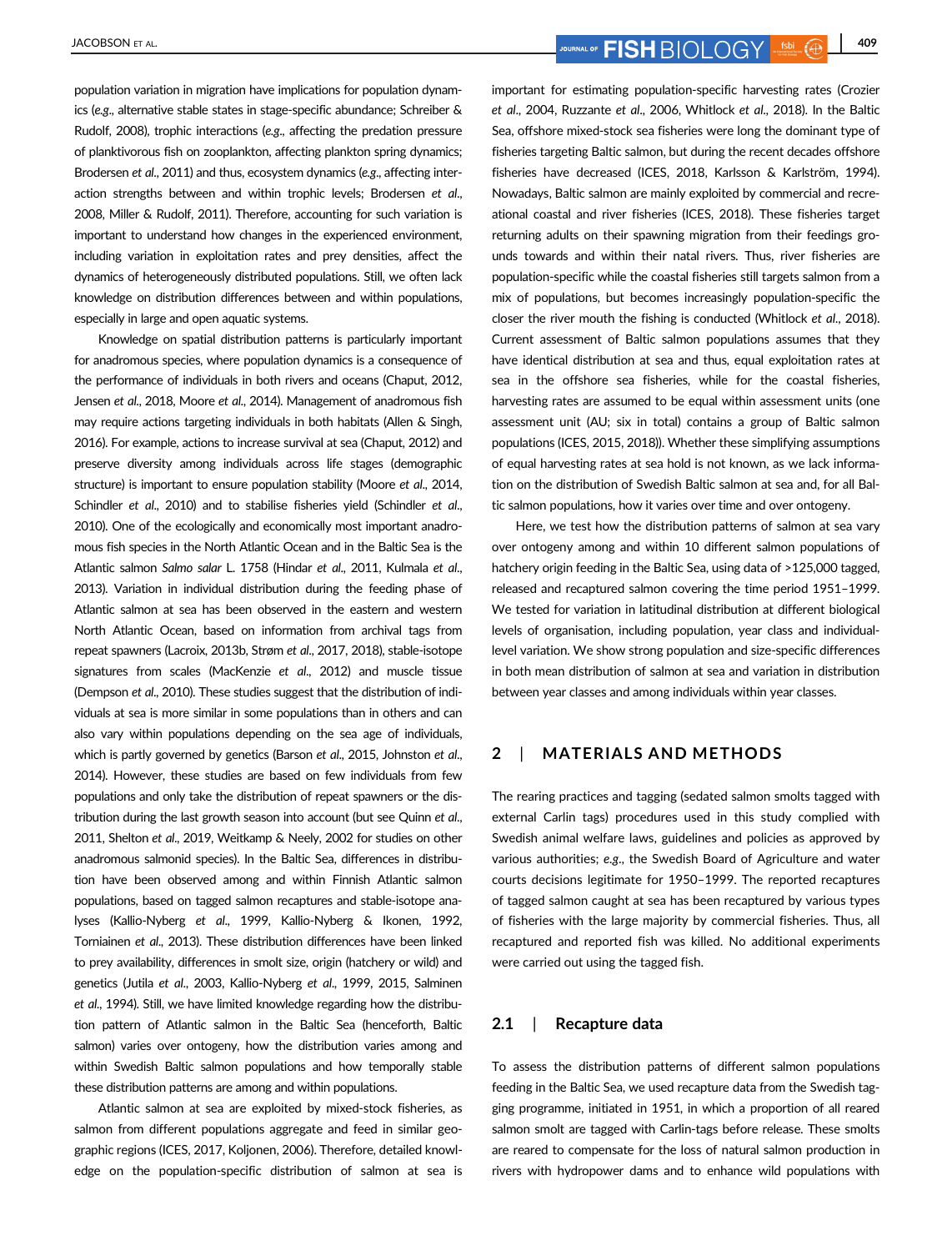poor status (Karlsson & Karlström, 1994, Romakkaniemi et al., 2003). Carlin-tags are external tags (attached below the dorsal fin), each having a unique serial number and instructions for reporting the catch (Supporting Information Figure S1). Length, origin, age, release location and date are recorded when the smolt is tagged. If a tagged individual is recaptured, the catcher is instructed to return the tag together with date, length, mass, type of fishing (recreational, commercial, brood stock or scientific), recapture location together with any additional comments. Until 1999, the Swedish Salmon Research Institute managed the database containing all releases and recaptures of tagged individuals, after which the hydropower companies have managed the database. After 1999, the recapture report rate, data quality and availability have decreased (ICES, 2013). For this study, we have managed to assemble recapture data from 1951–1999 (125,432 individuals with known origin, recapture location and size at recapture) with sufficient recaptures from 10 populations and recaptures from, 2004–2010 (418 individuals with known origin, recapture location and size at recapture from nine different populations, of which 192 recaptures originated from Luleälven (Supporting Information Figure S2)). To ensure that we assess the feeding distribution and not the distribution during the spawning migration towards their natal river, we excluded individuals that were caught in coastal gear types during the predominant spawning migration time (May–July; Siira et al., 2009, Whitlock et al., 2018), as well as all

individuals caught in rivers all year around.

## 2.2 | Recapture location

Each recaptured salmon with information about the recapture location has been given a corresponding recapture zone according to a specific map (Supporting Information Figure S3) when entered into the database. We converted these recapture zones to coordinates corresponding to the centre of each recapture zone using the World Geodetic System 1984 (WGS84; [www.nga.mil/ProductsServices/](http://www.nga.mil/ProductsServices/GeodesyandGeophysics/Pages/WorldGeodeticSystem.aspx) [GeodesyandGeophysics/Pages/WorldGeodeticSystem.aspx](http://www.nga.mil/ProductsServices/GeodesyandGeophysics/Pages/WorldGeodeticSystem.aspx)) decimal coordinate system.

#### 2.3 | Statistical analyses

We tested for size-specific distribution differences among salmon at three levels of biological organisation; (a) differences in the mean latitudinal distribution among populations (population and size-specific differences in latitudinal distribution); (b) differences in the latitudinal distribution variation of year-classes; i.e., smolts released in the same year, between populations (differences in year-class distribution variation among populations); (c) differences in the degree of individual latitudinal distribution variation within year classes among populations (individual variation in distribution).



FIGURE 1 (a) Map showing the river outlet locations of the 10 Baltic Salmo salar tag recapture populations analysed (1951–1999) and (b) boxplots (−, median;, interquartile range; |, 95% range; •, outliers; each data point ≥10 recaptures) showing their population-specific mean recapture latitude by fork-length class, sorted north (left) to south (right) according to river location. Salmon size-class (cm): (=) 10-30, (=) 30-50, ( $\equiv$ ) 50-70, ( $\equiv$ ) 70-90, ( $\equiv$ ) 90-110, ( $\equiv$ ) 110-130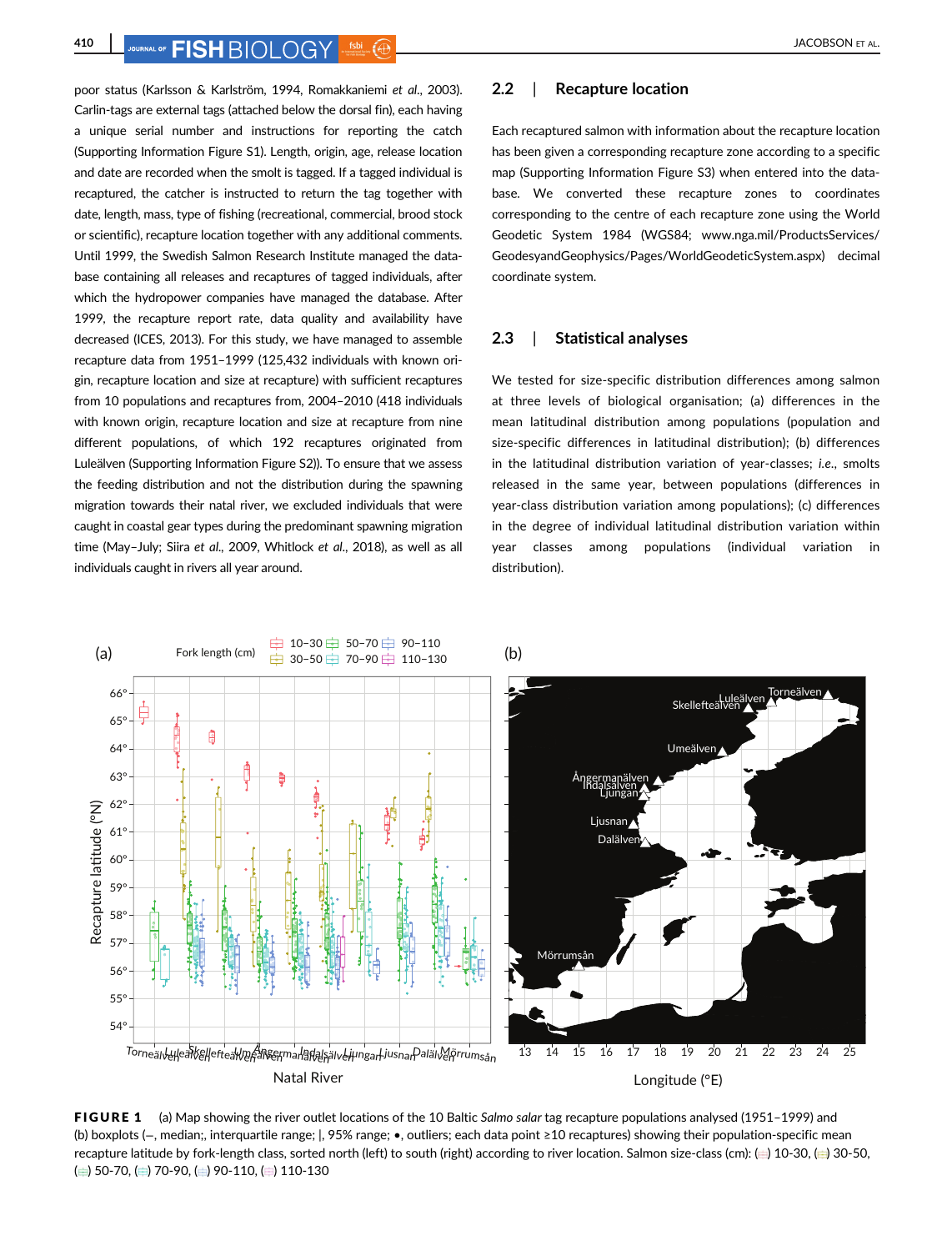# 2.3.1 | Population and size-specific differences in latitudinal distribution

To test for size-specific differences in the mean latitudinal distribution among populations, we calculated the annual mean recapture latitude for six size classes (10–30, 30–50, 50–70, 70–90, 90–110 and 110–130 cm) for each population and analysed for differences between populations and between size classes using two-way ANOVA including population and size class as explanatory factors. We used Tukey's honest significant difference (HSD) post hoc test to determine which populations' distributions differed significantly.

# 2.3.2 | Differences in year-class distribution variation between populations

To test for differences in year-class distribution variation between populations, we used Levene's test for homogeneity of variance, comparing the annual variance of recapture latitudes within each size class among populations.

## 2.3.3 | Individual variation in distribution

To test for differences in individual variation in distribution, we compared the SD of the annual mean recapture latitude of each year class between populations using two-way ANOVA including population and size class as explanatory factors. We used Tukey's HSD post hoc test to determine which population's distribution variation differed significantly.

For all analyses, the smallest size-class, 10–30 cm, was excluded as these recaptures are governed by the location of each populations' river and not by the distribution of individuals feeding at sea (Figure 1 and Supporting Information Figure S4). The largest size-class, 110–130 cm, was excluded in all statistical analyses due to insufficient sample sizes to compare distribution among populations (Figure 1 and Supporting Information Figure S4). We also excluded distribution estimates based on <10 recaptured individuals within a size class of a specific year class or recapture year and recaptures from, 2004–2010 in all analyses due to the low number of recaptures (418 individuals with known origin, recapture location and size at recapture from nine different populations, of which 192 recaptures originated from Luleälven; Supporting Information Figure S2 and Table S1). Validity of assumptions on homogenous variance, normally distributed residuals and potential outliers were assessed visually using quantile–quantile (QQ), residual v. fitted and residual-leverage plots. All statistical analyses were conducted using R 3.5.1 (R Core Team, 2018). We performed Levene's test for homogeneity of variance using the function leveneTest(), included in the R-package Car, 3.0–2 (Fox et al., 2018).

## 3 | RESULTS

# 3.1 | Population and size-specific differences in latitudinal distribution

Generally, all 10 Baltic salmon populations migrated to the southern Baltic Sea to feed after leaving their respective natal river (Figure 1). However, the latitudinal extent of this southward migration differed between populations (ANOVA,  $F_{1,9}$  = 33.642, P < 0.001) and sizeclasses (ANOVA,  $F_{1,3}$  = 369.008, P < 0.001). The size-dependency of this southward migration also differed between populations (interaction term, ANOVA,  $F_{1,24}$  = 5.075, P < 0.001; Figure 1 and Supporting Information Figure S4). In size class 30–50 cm, salmon from Umeälven and Ångermanälven were caught furthest south and salmon from Ljusnan and Dalälven mostly to the north, despite the latter two populations originating from rivers located further south (Figure 1). The differences

TABLE 1 Mean (± SD) recapture latitude (°N) of 10 Baltic Salmo salar populations caught 1951–1999, sorted north (top) to south (bottom) based on river outlet location

|                | Fork-length size class (cm)     |                                      |                                         |                                         |  |  |  |
|----------------|---------------------------------|--------------------------------------|-----------------------------------------|-----------------------------------------|--|--|--|
| Population     | $30 - 50$                       | 50-70                                | $70 - 90$                               | $90 - 110$                              |  |  |  |
| Torneälven     | $\overline{\phantom{a}}$        | 57.3 ( $\pm$ 2.2) abd                | $\downarrow$ 56.4 (± 1.5) <sup>ab</sup> |                                         |  |  |  |
| Luleälven      | 60.4 ( $\pm$ 3.1) <sup>a</sup>  | 57.6 ( $\pm$ 2.5) <sup>a</sup>       | 56.9 ( $\pm$ 2.0) <sup>ab</sup>         | 56.8 ( $\pm$ 2.0) <sup>bc</sup>         |  |  |  |
| Skellefteälven | 60.6 ( $\pm$ 2.8) abc           | 57.5 ( $\pm$ 2.2) <sup>ab</sup>      | 56.7 ( $\pm$ 1.8) <sup>ab</sup>         | 56.4 (± 1.9) $^{ab}$                    |  |  |  |
| Umeälven       | 58.4 (± 2.8) <sup>d</sup>       | 56.8 ( $\pm$ 1.8) <sup>b</sup>       | 56.5 ( $\pm$ 1.6) <sup>a</sup>          | 56.2 (± 1.4) $^{\circ}$                 |  |  |  |
| Ångermanälven  | 58.5 (± 2.5) $^d$               | 57.3 ( $\pm$ 2.0) <sup>ab</sup>      | 56.7 ( $\pm$ 1.8) <sup>ab</sup>         | $\downarrow$ 56.2 (± 1.6) <sup>ab</sup> |  |  |  |
| Indalsälven    | 59.2 (± 2.7) bd                 | 57.4 ( $\pm$ 2.1) <sup>ab</sup>      | 56.8 ( $\pm$ 1.9) <sup>ab</sup>         | 56.2 (± 1.6) $^{\circ}$                 |  |  |  |
| Ljungan        | 59.7 ( $\pm$ 2.8) abd           | $\uparrow$ 58.6 (± 2.3) $\degree$    | 57.3 ( $\pm$ 2.1) bc                    | l 56.2 (± 1.8) <sup>ab</sup>            |  |  |  |
| Ljusnan        | 61.6 ( $\pm$ 2.3) <sup>ac</sup> | 57.8 ( $\pm$ 2.2) <sup>acd</sup>     | 57.2 ( $\pm$ 2.1) <sup>bc</sup>         | 56.7 ( $\pm$ 1.7) abc                   |  |  |  |
| Dalälven       | $\uparrow$ 61.9 (± 2.1) $\sim$  | 58.3 ( $\pm$ 2.3) <sup>cd</sup>      | $\uparrow$ 57.5 (± 2.1) $\textdegree$   | $\hat{ }$ 57.3 (± 2.1) $^{\circ}$       |  |  |  |
| Mörrumsån      |                                 | $\pm$ 56.7 ( $\pm$ 1.4) <sup>b</sup> | 56.5 ( $\pm$ 1.3) <sup>ab</sup>         | 56.2 (± 1.2) $^{\rm abc}$               |  |  |  |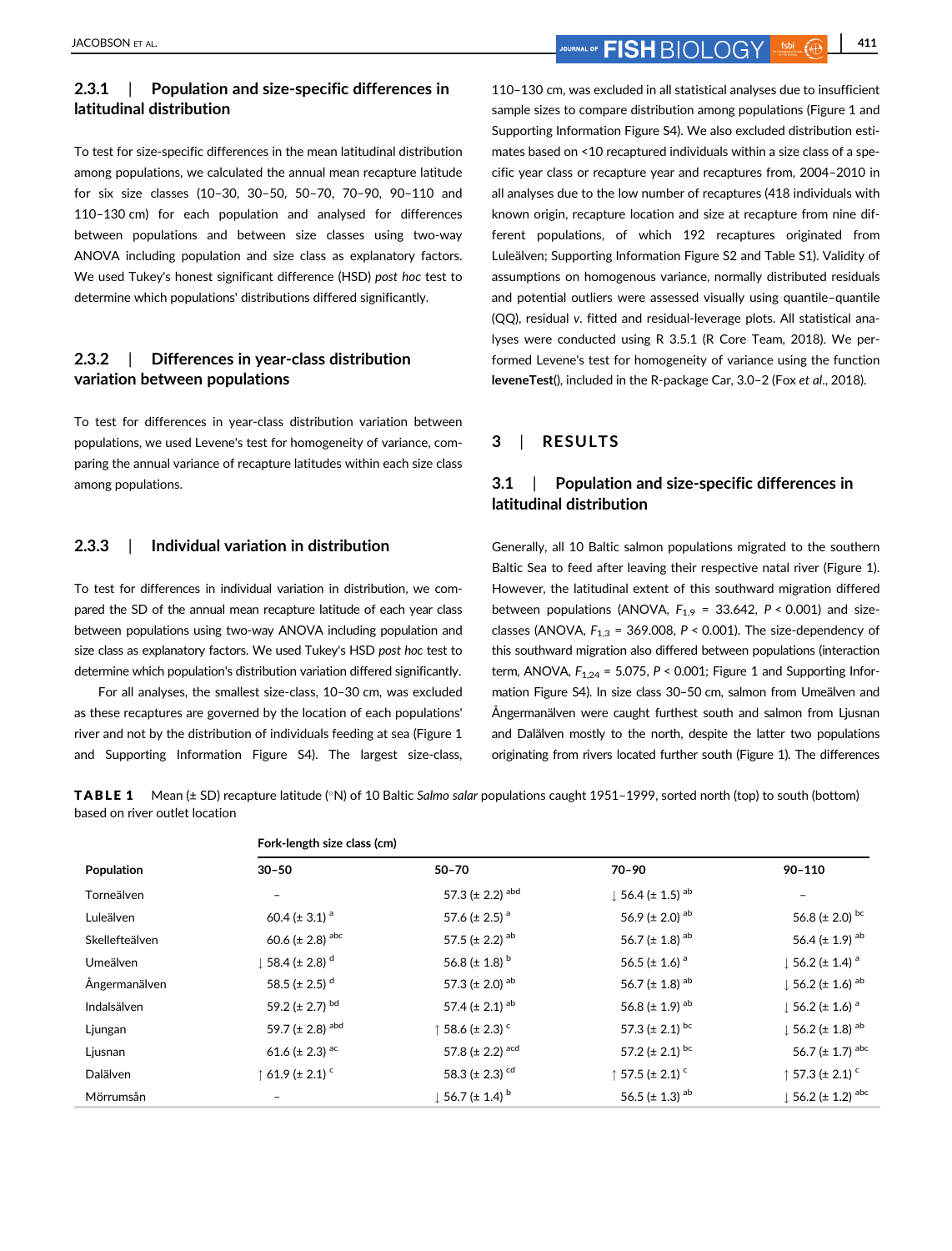

FIGURE 2 The mean recapture latitude of different smolt year-classes for 10 Baltic Salmo salar populations caught 1951-1999 as a function of fork length. A year class (represented by a line) consists of tagged salmon released in the same year and river (release year indicated by colour). A large range of recapture latitudes (i.e., vertical range) indicates a large difference in distribution at sea among year-classes. Smolt release year

|                                        | Fork-length size-class (cm) |          |            |  |  |  |
|----------------------------------------|-----------------------------|----------|------------|--|--|--|
| $30 - 50$<br><b>Summary statistics</b> | $50 - 70$                   | 70-90    | $90 - 110$ |  |  |  |
| 0.703(7)<br>F(df)                      | 2.201(7)                    | 2.528(7) | 1.615(7)   |  |  |  |
| P*<br>>0.05                            | < 0.05                      | < 0.05   | > 0.05     |  |  |  |

TABLE 2 Summary of the Levene's test for homogeneity of variance in distribution variation among year classes within size classes across eight Baltic Salmo salar populations caught in 1951–1999 (Torneälven and Mörrumsån excluded due to low sample size)

\*Significant differences (P < 0.05) indicate population–specific differences in distribution variation among year–classes.

between populations in mean latitudinal distribution decreased in the larger size classes (> 30–50 cm), but still also for these size classes, salmon from Ljusnan, Dalälven and Ljungan were caught mostly to the north. This suggests that the differences in distribution patterns among populations are governed by more factors than location of river mouth and migration speed during the first year at sea. In addition, even in the largest size class (90–110 cm), population-specific differences in distribution were evident (Figure 1 and Table 1).

# 3.2 | Differences in year-class distribution variation between populations

The variation in distribution among year-classes differed between populations in the size classes 50–70 cm and 70–90 cm (Figure 2 and Table 2). Generally, the distribution variation among year classes decreased with increasing body size (Figure 2). The largest variation among year classes was observed in the size range 30–70 cm for salmon from the rivers Luleälven, Ångermanälven and Indalsälven, but in the size range 50–90 cm for salmon from the rivers Ljusnan and Dalälven (Figure 2).

## 3.3 | Individual variation in distribution

There was large individual variation in distribution among individuals from the same river also when released in the same year (Table 3, Supporting Information Figure S5). The degree of individual variation in distribution within year classes differed between populations (ANOVA,  $F_{1,9}$  = 15.889,  $P < 0.001$ ) and size-classes (ANOVA,  $F_{1,3}$  = 81.049, P < 0.001). Also, this size-dependency differed between populations (interaction term, ANOVA,  $F_{1,24} = 3.397$ ,  $P < 0.001$ ). For all populations except Dalälven (Torneälven and Mörrumsån excluded due to low sample size), the largest individual variation in distribution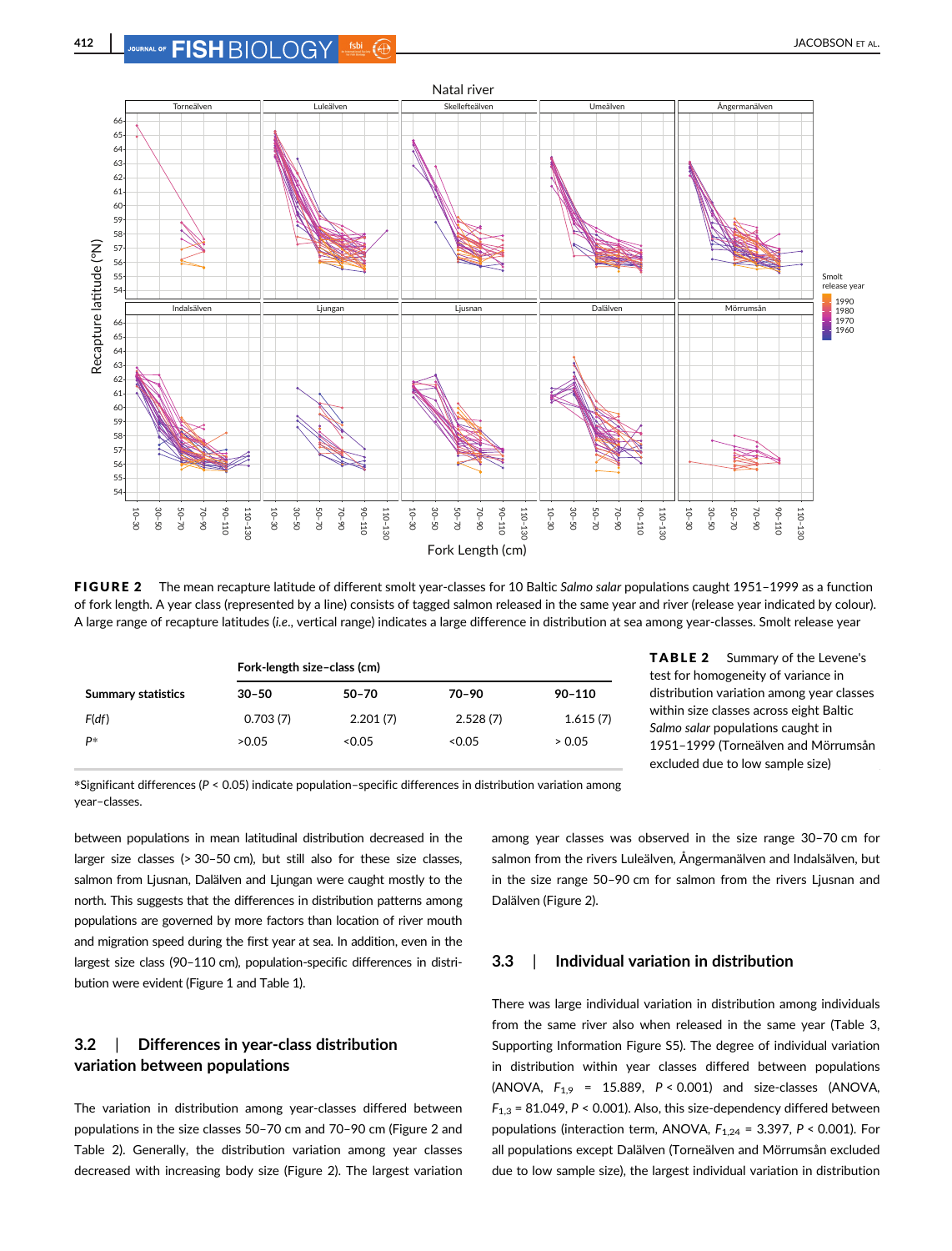| <b>TABLE 3</b><br>Mean standard deviation<br>$(\pm$ SD) in recapture latitude ( $\degree$ N) among                                                                                                         | Fork-length size class (cm) |                               |                                |                                  |                                 |
|------------------------------------------------------------------------------------------------------------------------------------------------------------------------------------------------------------|-----------------------------|-------------------------------|--------------------------------|----------------------------------|---------------------------------|
| individuals within year classes of                                                                                                                                                                         | Population                  | $30 - 50$                     | $50 - 70$                      | 70-90                            | $90 - 110$                      |
| different size classes of 10 Baltic Salmo<br>salar populations caught 1951-1999. The<br>populations with the smallest and largest<br>degree of individual variation in<br>distribution are denoted in bold | Torneälven                  | $\overline{\phantom{a}}$      | 2.2 ( $\pm$ 1.0) a bc          | 1.8 ( $\pm$ 0.9) <sup>a bc</sup> | $\overline{\phantom{0}}$        |
|                                                                                                                                                                                                            | Luleälven                   | 3.1 ( $\pm$ 0.6) <sup>a</sup> | 2.4 ( $\pm$ 0.6) <sup>a</sup>  | 2.0 ( $\pm$ 0.5) <sup>a</sup>    | 1.9 ( $\pm$ 0.8) <sup>ab</sup>  |
|                                                                                                                                                                                                            | Skellefteälven              | 3.0 ( $\pm$ 0.7) <sup>a</sup> | 2.2 ( $\pm$ 0.6) <sup>ab</sup> | 1.8 ( $\pm$ 0.5) <sup>ab</sup>   | 1.9 ( $\pm$ 0.8) <sup>ab</sup>  |
|                                                                                                                                                                                                            | <b>Umeälven</b>             | 2.9 ( $\pm$ 0.2) <sup>a</sup> | 1.7 ( $\pm$ 0.4) <sup>cd</sup> | 1.5 ( $\pm$ 0.5) bc              | 1.4 ( $\pm$ 0.6) <sup>a</sup>   |
|                                                                                                                                                                                                            | Ångermanälven               | 2.7 ( $\pm$ 0.5) <sup>a</sup> | 2.0 ( $\pm$ 0.5) bc            | 1.8 ( $\pm$ 0.5) <sup>a bc</sup> | 1.5 ( $\pm$ 0.6) <sup>a</sup>   |
|                                                                                                                                                                                                            | Indalsälven                 | 2.7 ( $\pm$ 0.6) <sup>a</sup> | 2.1 ( $\pm$ 0.5) <sup>ab</sup> | 1.8 ( $\pm$ 0.5) <sup>ab</sup>   | 1.5 ( $\pm$ 0.6) <sup>a</sup>   |
|                                                                                                                                                                                                            | Ljungan                     | 3.1 ( $\pm$ 0.6) <sup>a</sup> | 2.4 (± 0.4) $a^b$              | 2.2 ( $\pm$ 0.5) <sup>a</sup>    | 1.7 ( $\pm$ 0.7) <sup>ab</sup>  |
|                                                                                                                                                                                                            | Ljusnan                     | 2.5 (± 0.5) $^{\text{a b}}$   | 2.2 (± 0.6) $a^b$              | 2.1 ( $\pm$ 0.6) <sup>a</sup>    | 1.8 ( $\pm$ 0.4) <sup>ab</sup>  |
|                                                                                                                                                                                                            | Dalälven                    | 2.0 (± 0.6) $^{\rm b}$        | 2.2 (± 0.5) $a b$              | 2.1 ( $\pm$ 0.6) <sup>a</sup>    | 2.2 ( $\pm$ 0.4) <sup>b</sup>   |
|                                                                                                                                                                                                            | Mörrumsån                   |                               | 1.3 ( $\pm$ 0.4) <sup>d</sup>  | 1.3 ( $\pm$ 0.4) $\degree$       | 1.7 ( $\pm$ 0.4) <sup>a b</sup> |

Different superscript letters denote significant differences in recapture latitude between populations within each size class,  $P < 0.05$ .

was observed in the size class 30–50 cm, after which it generally decreased with increasing size (Table 3 and Supporting Information Figure S5.

## 4 | DISCUSSION

In this study, we show significant differences in size-specific distribution patterns both between and within Swedish Baltic salmon populations. Most salmon migrate to the southern Baltic Sea for feeding, but the extent of this southward migration varies both with origin of population and body size. We also demonstrate that the populations differ in how variable their distributions at sea are, both between smolt year classes and among individuals within smolt year classes. These findings suggest that Baltic salmon populations may experience very different environments at sea, including different exploitation rates (currently assumed to be idential among populations in the Baltic salmon assessment model; ICES, 2015, 2018).

We found substantial size-specific differences in the mean latitudinal distribution between populations. Interestingly, the most northerly originating populations reached the southern feeding grounds of the Baltic Sea first (at smallest size). In contrast, the more southerly originating populations (i.e., salmon from River Dalälven and Ljusnan) first perform a northward migration, followed by a migration to the southern parts of the Baltic Sea. Despite that, salmon from all 10 populations eventually reach the southern Baltic Sea, populationspecific differences in latitudinal distribution remain also among the largest individuals. Similar to our findings, previous studies on the distribution of salmon at sea originating from Finnish rivers have shown that different salmon populations can feed in different areas of the Baltic Sea (Kallio-Nyberg et al., 1999, Kallio-Nyberg & Ikonen, 1992, Torniainen et al., 2013, 2017). Our study complements these earlier studies, showing that distribution at sea varies with body size, both within and between populations. Why individuals of different body size feed in different areas of the Baltic Sea could be due to shifts in abiotic (e.g., temperature preference; Barbeaux & Hollowed, 2018,

Morita et al., 2010, Otero et al., 2014) and biotic (e.g., prey availability; Jacobson et al., 2018, Kallio-Nyberg et al., 1999) requirements over ontogeny. Size-specific differences in distribution are important to consider as body size is a key trait governing how fish interact with prey (Jacobson et al., 2018, Mittelbach & Persson, 1998, Scharf et al., 2000), mortality risk (Lundvall et al., 1999, Sogard, 1997) and recruitment to size-selective fisheries. That individuals from different populations occupy and feed in different areas at sea, even when of similar size, could be due to genetically controlled distribution patterns (Kallio-Nyberg & Ikonen, 1992, Putman et al., 2014, Quinn et al., 2011, Royce et al., 1968); e.g., via evolutionary adaption to local feeding conditions (Fraser et al., 2011). Our analyses also give evidence for population-specific patterns in degree of distribution variation between smolt year classes. This indicates that the distribution of some populations might be more influenced by environmental (e.g., currents, temperature; Ikonen, 2006, Lacroix, 2013a) and biotic drivers (e.g., prey availability; Mäntyniemi et al., 2012), compared with others (Freshwater et al., 2019). Also, hatchery practices (e.g., size at release) could differ among our study populations; these have been shown to affect the feeding distribution of Finnish Baltic salmon populations (Jutila et al., 2003, Kallio-Nyberg et al., 2011, 2015, Salminen et al., 1994) and the time spent at sea before returning to spawn (Kallio-Nyberg et al., 2011, Orell et al., 2018). Thus, the size at release probably affects the feeding distribution of hatchery reared Baltic salmon. The mean release size of tagged smolts varied among years and increased during our study period but was generally similar for most populations, with the largest difference between Umeälven and Dalälven (Supporting Information Figures S6 and S7). Thus, different hatcheries practices may contribute to the observed differences in distribution at sea observed among populations. Still, the fact that we found population-specific patterns of distribution variation among populations that did not significantly differ in smolt release size (cf. Table 1 and Supporting Information Figure S7) suggests that local adaptation may play a role in the extent populations alter their distribution in response to environmental drivers. We further show that the degree of individual distribution variation differs between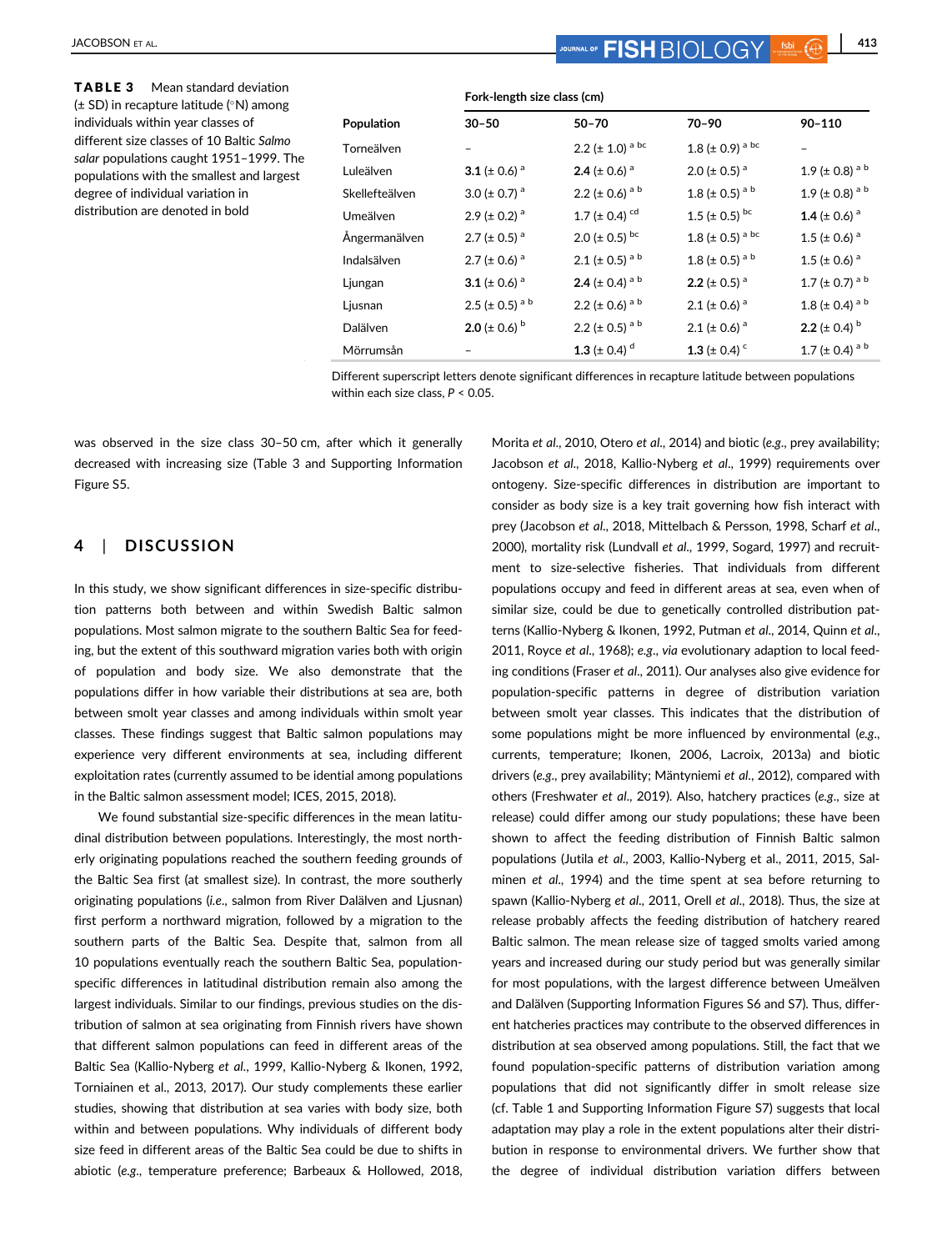414 JOURNAL OF **FISH** RIOL OGY 560 G 2008 CONTRACT AL.

populations. Thus, individuals originating from the same population, entering the sea in the same year, can experience very different local environments depending on from which population they originate. This may be caused by population-specific differences in the extent to which spatial distribution at sea is genetically determined or governed by individual responses to environmental cues (Freshwater et al., 2019).

Despite population-specific differences in distribution at sea, we found that the population-specific distribution patterns have been rather stable over time (1950s–1999), especially for some populations (e.g., Umeälven; Figure 2). The latter is surprising given the dramatic changes in the Baltic Sea during the study period, including a regime shift in the offshore fish species community (Casini et al., 2009, Möllmann et al., 2009), large temporal variability in available prey for salmon (Jacobson et al., 2018, Kallio-Nyberg et al., 1999, Mäntyniemi et al., 2012) and increasing sea-surface temperatures and nutrient loadings (Reusch et al., 2018). This five decade long stability of observed distributions suggests population-specific distribution differences hold over time.

The observed differences in distribution at sea among Baltic salmon populations suggest that populations are likely to respond differently to changes in sea fisheries management and environmental change. The strong north–south gradient in the Baltic Sea environment and correspondingly in species composition (Bonsdorff, 2006; HELCOM, 2009) means that the environment experienced by salmon (e.g., temperature, salinity, size and species- composition of prey; Jacobson et al., 2018), can be very different even for a  $2^\circ$  latitudinal difference in distribution (Table 1 and Figure 1). Changes in the spatial distribution of commercial and recreational fishing will also affect these populations differently, depending on their spatial overlap. Populations with a more homogeneous distribution are likely to be more negatively affected if fisheries are concentrated on their feeding area than populations with a more variable distribution. Thus, not only is it important to adapt assessment and management to populationspecific distribution patterns, but management should also aim to maintain the diversity in migration and distribution patterns observed within and among salmon populations. It is increasingly recognised that such intraspecific diversity may be equally important as diversity among species to maintain ecological resilience (Schindler et al., 2010) and ecosystem services (Des Roches et al., 2018). The information on population-specific distribution patterns provided herein is therefore important for implementation of population-specific assessment and management of Baltic salmon also at sea. Specifically, accounting for population-specific distribution patterns could be one way forward towards better estimates of population-specific exploitation rates at sea (Chaput, 2012, ICES, 2018, Koljonen, 2006, Whitlock et al., 2018). Population-specific responses to environmental change could also be a reason why some Baltic salmon populations have more synchronous dynamics than others (McKinell & Karlström, 1999). Thus, we argue that this distribution variation should be accounted for to better understand how Baltic salmon populations respond to changes in exploitation rates and environmental conditions at sea, as different populations clearly experience different environments at sea.

Recapture data of tagged individuals provides a snap-shot in time of where an individual is feeding. Ideally, mark–recapture data should be combined with data on individual migratory patterns (e.g., using archival tags; Strøm et al., 2017) to further increase our understanding of the distribution patterns of different Atlantic salmon populations at sea. A potential caveat when using recaptures of tagged individuals is that in areas with salmon but no fishing, there will be no recaptures. An alternative is to use fisheries independent methods, such as stable-isotope analyses from tissue samples of returning spawners (Dempson et al., 2010, MacKenzie et al., 2012, Torniainen et al., 2013). Nevertheless, according to Torniainen et al. (2013), assessing population-specific distribution based on recaptures of individual salmon at sea provides similar results on a coarse spatial scale (feeding in either the northern or southern Baltic Sea) as retrospective distribution analyses using stable isotopes, collected from returning adults caught prior to spawning in their natal river. In addition, Carlin-recaptures give an exact location of an individual (when caught), not possible to determine using retrospective distribution analyses based on stable isotopes (Hutchinson & Trueman, 2006). Even so, using recapture data when there is spatial and temporal variation in fishing effort makes it difficult to analyse changes in distribution for specific populations over time. However, we focus on comparing distributions between populations. As we only compare recaptures of equally sized individuals for the same time period at sea, we argue that the population-specific distribution differences found in our study are caused by differences in the spatial distribution between study populations and not by spatial differences in catchabilities due to population characteristics (e.g., any morphological differences making individuals from some populations more likely to be caught in specific areas of the Baltic Sea compared with others). In addition, given the significant number of recaptures in this study, we argue that our estimates of differences in the distribution patterns of salmon individuals and smolt year-classes between populations in the Baltic Sea are reliable.

In conclusion, we demonstrate large variation in size-specific distribution patterns among and within Baltic salmon populations. These results question the assumption currently used in Baltic salmon assessment of identical responses to changes in offshore sea fisheries. The observed differences in distribution could also affect salmon population dynamics and contribute to explaining why some populations have more synchronous dynamics than others. We found consistent differences in distribution pattern between study populations over several decades, despite large-scale changes in the Baltic Sea offshore environment. Thus, we argue that our results are important to consider in the future development of Baltic salmon assessment and management as salmon from different populations evidently experience different local environmental conditions and exploitation rates at sea. Specifically, we argue that it is key to account for distribution differences between populations at sea to succeed in current efforts to develop a more population-specific assessment and management of Atlantic salmon in the Baltic Sea.

#### ACKNOWLEDGEMENTS

We thank everyone that worked with the Swedish Carlin tagging programme and especially the staff at the former Swedish Salmon Research Institute for maintaining the dataset, to everyone that has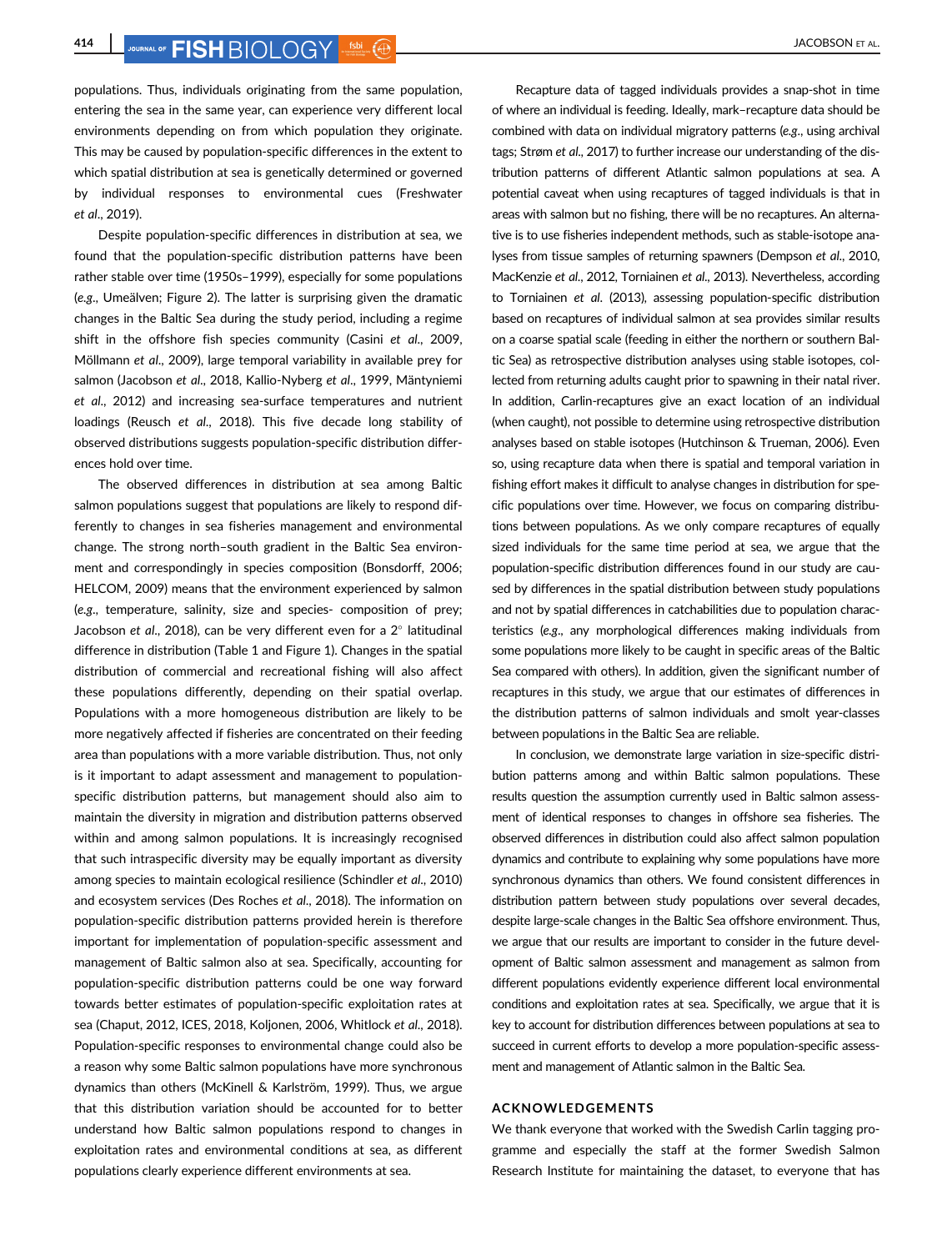reported captures of tagged salmon. We further thank our colleague Rebecca Whitlock for help in getting the data into a useable state and for providing information regarding the Baltic salmon assessment model.

#### CONTRIBUTIONS

All authors conceived the ideas and research questions; P.J. assembled and analysed the data; P.J. led the writing of the manuscript. All authors contributed critically to drafts and gave final approval for submitting.

#### ORCID

Philip Jacobson <https://orcid.org/0000-0002-3890-4289> Anna Gårdmark **<https://orcid.org/0000-0003-1803-0622>** Magnus Huss D <https://orcid.org/0000-0002-5131-6000>

#### REFERENCES

- Allen, A. M., & Singh, N. J. (2016). Linking movement ecology with wildlife management and conservation. Frontiers in Ecology and Evolution, 3, 155.<https://doi.org/10.3389/fevo.2015.00155>.
- Barbeaux, S. J., & Hollowed, A. B. (2018). Ontogeny matters: Climate variability and effects on fish distribution in the eastern Bering Sea. Fisheries Oceanography, 27(1), 1–15. [https://doi.org/10.1111/fog.12229.](https://doi.org/10.1111/fog.12229)
- Barnett, A., & Semmens, J. M. (2012). Sequential movement into coastal habitats and high spatial overlap of predator and prey suggest high predation pressure in protected areas. Oikos, 121(6), 882–890. [https://doi.org/10.1111/j.1600-0706.2011.20000.x.](https://doi.org/10.1111/j.1600-0706.2011.20000.x)
- Barson, N. J., Aykanat, T., Hindar, K., Baranski, M., Bolstad, G. H., Fiske, P., … Primmer, C. R. (2015). Sex-dependent dominance at a single locus maintains variation in age at maturity in salmon. Nature, 528(7582), 405–408.<https://doi.org/10.1038/nature16062>.
- Bonsdorff, E. (2006). Zoobenthic diversity-gradients in the Baltic Sea: Continuous post-glacial succession in a stressed ecosystem. Journal of Experimental Marine Biology and Ecology, 330(1), 383–391. [https://doi.](https://doi.org/10.1016/j.jembe.2005.12.041) [org/10.1016/j.jembe.2005.12.041.](https://doi.org/10.1016/j.jembe.2005.12.041)
- Brodersen, J., Ådahl, E., Brönmark, C., & Hansson, L.-A. (2008). Ecosystem effects of partial fish migration in lakes. Oikos, 117(1), 40–46. [https://](https://doi.org/10.1111/j.2007.0030-1299.16118.x) [doi.org/10.1111/j.2007.0030-1299.16118.x.](https://doi.org/10.1111/j.2007.0030-1299.16118.x)
- Brodersen, J., Nicolle, A., Nilsson, P. A., Skov, C., Brönmark, C., & Hansson, L.-A. (2011). Interplay between temperature, fish partial migration and trophic dynamics. Oikos, 120(12), 1838–1846. [https://](https://doi.org/10.1111/j.1600-0706.2011.19433.x) [doi.org/10.1111/j.1600-0706.2011.19433.x.](https://doi.org/10.1111/j.1600-0706.2011.19433.x)
- Brönmark, C., Skov, C., Brodersen, J., Nilsson, P. A., & Hansson, L. A. (2008). Seasonal migration determined by a trade-off between predator avoidance and growth. PLoS One, 3(4), e1957. [https://doi.org/10.](https://doi.org/10.1371/journal.pone.0001957) [1371/journal.pone.0001957](https://doi.org/10.1371/journal.pone.0001957).
- Casini, M., Hjelm, J., Molinero, J. C., Lövgren, J., Cardinale, M., Bartolino, V., … Kornilovs, G. (2009). Trophic cascades promote threshold-like shifts in pelagic marine ecosystems. Proceedings of the National Academy of Science of the United States of America, 106(1), 197–202.<https://doi.org/10.1073/pnas.0806649105>.
- Chapman, B. B., Skov, C., Hulthen, K., Brodersen, J., Nilsson, P. A., Hansson, L. A., & Brönmark, C. (2012). Partial migration in fishes: Definitions, methodologies and taxonomic distribution. Journal of Fish Biology, 81(2), 479–499. [https://doi.org/10.1111/j.1095-8649.2012.](https://doi.org/10.1111/j.1095-8649.2012.03349.x) [03349.x](https://doi.org/10.1111/j.1095-8649.2012.03349.x).
- Chaput, G. (2012). Overview of the status of Atlantic salmon (Salmo salar) in the North Atlantic and trends in marine mortality. ICES Journal of Marine Science, 69(9), 1538–1548. [https://doi.org/10.1093/icesjms/](https://doi.org/10.1093/icesjms/fss013) [fss013](https://doi.org/10.1093/icesjms/fss013).
- Crozier, W., Schön, P., Chaput, G., Potter, E., Omaoileidigh, N., & Maclean, J. (2004). Managing Atlantic salmon (Salmo salar L.) in the mixed stock environment: Challenges and considerations. ICES Journal of Marine Science, 61(8), 1344–1358. [https://doi.org/10.1016/j.](https://doi.org/10.1016/j.icesjms.2004.08.013) [icesjms.2004.08.013](https://doi.org/10.1016/j.icesjms.2004.08.013).
- Dahlgren, C. P., & Eggleston, D. B. (2000). Ecological processes underlying ontogenetic habitat shifts in a coral reef fish. Ecology, 81(8), 2227–2240. [https://doi.org/10.1890/0012-9658\(2000\)081\(2227:](https://doi.org/10.1890/0012-9658(2000)081(2227:EPUOHS)2.0.CO;2) [EPUOHS\)2.0.CO;2.](https://doi.org/10.1890/0012-9658(2000)081(2227:EPUOHS)2.0.CO;2)
- Dempson, J. B., Braithwaite, V. A., Doherty, D., & Power, M. (2010). Stable isotope analysis of marine feeding signatures of Atlantic salmon in the North Atlantic. ICES Journal of Marine Science, 67(1), 52–61. [https://](https://doi.org/10.1093/icesjms/fsp227) [doi.org/10.1093/icesjms/fsp227](https://doi.org/10.1093/icesjms/fsp227).
- Des Roches, S., Post, D. M., Turley, N. E., Bailey, J. K., Hendry, A. P., Kinnison, M. T., … Palkovacs, E. P. (2018). The ecological importance of intraspecific variation. Nature Ecology and Evolution, 2(1), 57–64. <https://doi.org/10.1038/s41559-017-0402-5>.
- Dunn, M. R., & Pawson, M. G. (2002). The stock structure and migrations of plaice populations on the west coast of England and Wales. Journal of Fish Biology, 61(2), 360–393. [https://doi.org/10.1111/j.1095-8649.](https://doi.org/10.1111/j.1095-8649.2002.tb01571.x) [2002.tb01571.x](https://doi.org/10.1111/j.1095-8649.2002.tb01571.x).
- Fox, J., S. Weisberg, B. Price, D. Adler, D. Bates, G. Baud-Bovy, B. Bolker, S. Ellison, D. Firth, M. Friendly, G. Gorjanc, S. Graves, R. Heiberger, R. Laboissiere, M. Maechler, M. Monette, D. Murdoch, H. Nilsson, D. Ogle, B. Ripley, W. Venables, S. Walker, D. Winsemius, A. Zeileis and R-Core. 2018. Package 'car': Companion to applied regression. https: //books.google.se/books?hl=sv&lr=&id=uPNrDwAAQBAJ&oi=fnd& pg=PP1&dq=car+r+package+fox&ots=MvL57H1v52&

sig=wIhfcam7kP0DtZAnXzdr9x4yims&redir\_esc=y#v=onepage&q=car r package fox&f=false), but to the statistical R-package software at CRAN (https://cran.r-project.org/web/packages/car/car.pdf.

- Fraser, D. J., Weir, L. K., Bernatchez, L., Hansen, M. M., & Taylor, E. B. (2011). Extent and scale of local adaptation in salmonid fishes: Review and meta-analysis. Heredity, 106(3), 404–420. [https://doi.org/10.](https://doi.org/10.1038/hdy.2010.167) [1038/hdy.2010.167.](https://doi.org/10.1038/hdy.2010.167)
- Freshwater, C., Trudel, M., Beacham, T. D., Gauthier, S., Johnson, S. C., Neville, C. E., & Juanes, F. (2019). Individual variation, populationspecific behaviours and stochastic processes shape marine migration phenologies. Journal of Animal Ecology, 88(1), 67–78. [https://doi.org/](https://doi.org/10.1111/1365-2656.12852) [10.1111/1365-2656.12852.](https://doi.org/10.1111/1365-2656.12852)
- HELCOM. (2009). Biodiversity in the Baltic Sea an integrated thematic assessment on biodiversity and nature conservation in the Baltic Sea. Baltic Sea Environment Proceedings, 116B, 1–192.
- Hindar, K., Hutchings, J. A., Diserud, O. H., & Fiske, P. (2011). Stock, recruitment and exploitation. In Ø. Aas, S. Einum, A. Klementsen, & J. Skurdal (Eds.), Atlantic Salmon ecology (pp. 299–332). Oxford, UK: Wiley-Blackwell.
- Hutchinson, J. J., & Trueman, C. N. (2006). Stable isotope analyses of collagen in fish scales: Limitations set by scale architecture. Journal of Fish Biology, 69(6), 1874–1880. [https://doi.org/10.1111/j.1095-8649.](https://doi.org/10.1111/j.1095-8649.2006.01234.x) [2006.01234.x.](https://doi.org/10.1111/j.1095-8649.2006.01234.x)
- ICES. (2013). Report of the Baltic Salmon and Trout assessment working group (WGBAST). ICES CM ACOM, 08, 334 www.ices.dk.
- ICES. (2015). Stock annex for salmon in SD 22–32. ICES WGBAST Report, 48, 1–48. www.ices.dk.
- ICES. (2017). Report of the Baltic Salmon and Trout assessment working group (WGBAST). ICES CM ACOM, 10, 298 www.ices.dk.
- ICES. (2018). Report of the Baltic Salmon and Trout assessment working group (WGBAST). ICES CM ACOM, 10, 369 www.ices.dk.
- Ikonen, E. 2006. The role of feeding migration and diet of Atlantic salmon (Salmo salar L.) in yolk-sack-fry mortality (M74) in the Baltic Sea. Academic dissertation (University of Helsinki, Vammala, Finland).
- Jacobson, P., Gårdmark, A., Östergren, J., Casini, M., & Huss, M. (2018). Size-dependent prey availability affects diet and performance of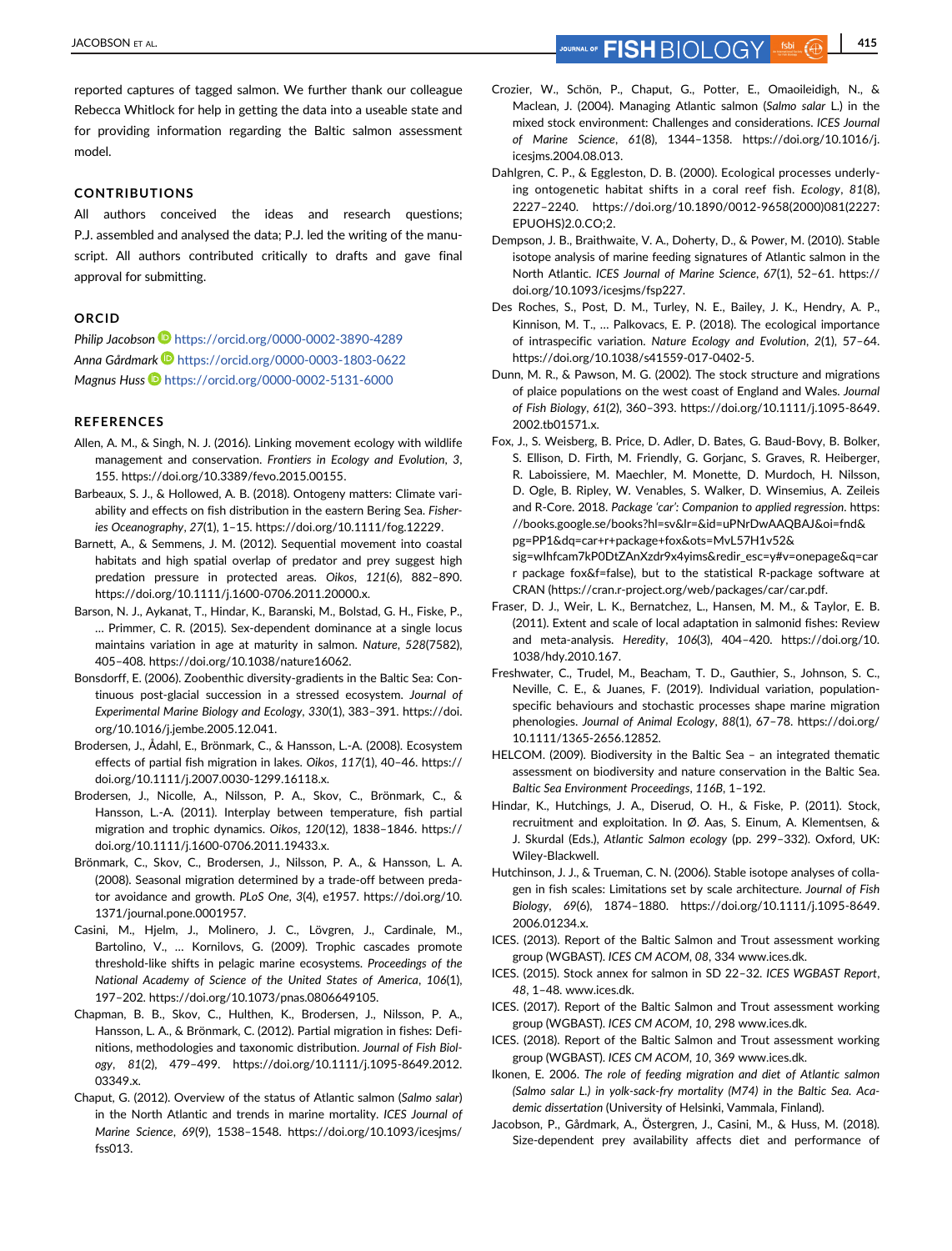416 JOURNAL OF **FISH** BIOLOGY 560 C CONTROL CONTROL DATA ALL ACCESSON ET AL.

predatory fish at sea: A case study of Atlantic salmon. Ecosphere, 9(1), e02081. [https://doi.org/10.1002/ecs2.2081.](https://doi.org/10.1002/ecs2.2081)

- Jensen, A. J., Finstad, B., Fiske, P., Forseth, T., Rikardsen, A. H., & Ugedal, O. (2018). Relationship between marine growth and sea survival of two anadromous salmonid fish species. Canadian Journal of Fisheries and Aquatic Sciences, 75(4), 621–628. [https://doi.org/10.](https://doi.org/10.1139/cjfas-2016-0408) [1139/cjfas-2016-0408.](https://doi.org/10.1139/cjfas-2016-0408)
- Johnston, S. E., Orell, P., Pritchard, V. L., Kent, M. P., Lien, S., Niemela, E., … Primmer, C. R. (2014). Genome-wide SNP analysis reveals a genetic basis for sea-age variation in a wild population of Atlantic salmon (Salmo salar). Molecular Ecology, 23(14), 3452–3468. [https://doi.org/](https://doi.org/10.1111/mec.12832) [10.1111/mec.12832](https://doi.org/10.1111/mec.12832).
- Jonsson, B., & Jonsson, N. (1993). Partial migration: Niche shift versus sexual maturation in fishes. Reviews in Fish Biology and Fisheries, 3(4), 348–365. [https://doi.org/10.1007/BF00043384.](https://doi.org/10.1007/BF00043384)
- Jutila, E., Jokikokko, E., Kallio-Nyberg, I., Saloniemi, I., & Pasanen, P. (2003). Differences in sea migration between wild and reared Atlantic salmon (Salmo salar, L.) in the Baltic Sea. Fisheries Research, 60(2-3), 333–343. [https://doi.org/10.1016/S0165-7836\(02\)00169-8.](https://doi.org/10.1016/S0165-7836(02)00169-8)
- Kallio-Nyberg, I., & Ikonen, E. (1992). Migration pattern of two salmon stocks in the Baltic Sea. ICES Journal of Marine Science, 49(2), 191–198. [https://doi.org/10.1093/icesjms/49.2.191.](https://doi.org/10.1093/icesjms/49.2.191)
- Kallio-Nyberg, I., Peltonen, H., & Rita, H. (1999). Effects of stock-specific and environmental factors on the feeding migration of Atlantic salmon (Salmo salar) in the Baltic Sea. Canadian Journal of Fisheries and Aquatic Sciences, 56(5), 853–861.<https://doi.org/10.1139/f99-022>.
- Kallio-Nyberg, I., Romakkaniemi, A., Jokikokko, E., Saloniemi, I., & Jutila, E. (2015). Differences between wild and reared Salmo salar stocks of two northern Baltic Sea rivers. Fisheries Research, 165, 85–95. [https://doi.](https://doi.org/10.1016/j.fishres.2014.12.022) [org/10.1016/j.fishres.2014.12.022](https://doi.org/10.1016/j.fishres.2014.12.022).
- Kallio-Nyberg, I., Saloniemi, I., Jutila, E., & Jokikokko, E. (2011). Effect of hatchery rearing and environmental factors on the survival, growth and migration of Atlantic salmon in the Baltic Sea. Fisheries Research, 109(2–3), 285–294. [https://doi.org/10.1016/j.fishres.2011.02.015.](https://doi.org/10.1016/j.fishres.2011.02.015)
- Karlsson, L., & Karlström, Ö. (1994). The Baltic salmon (Salmo salar L.): Its history, present situation and future. Dana, 10, 61–85.
- Koljonen, M.-L. (2006). Annual changes in the proportions of wild and hatchery Atlantic salmon (Salmo salar) caught in the Baltic Sea. ICES Journal of Marine Science, 63(7), 1274–1285. [https://doi.org/10.1016/](https://doi.org/10.1016/j.icesjms.2006.04.010) [j.icesjms.2006.04.010](https://doi.org/10.1016/j.icesjms.2006.04.010).
- Kulmala, S., Haapasaari, P., Karjalainen, T. P., Kuikka, S., Pakarinen, T., Parkkila, K., … Vuorinen, P. J. (2013). TEEB Nordic case: Ecosystem services provided by the Baltic salmon – A regional perspective to the socio-economic benefits associated with a keystone species. In M. Kettunen, et al. (Eds.), Socio-economic importance of ecosystem services in the Nordic countries - scoping assessment in the context of the economics of ecosystems and biodiversity (TEEB) (p. 8). Copenhagen, Denmark: Nordic Council of Ministers.
- Lacroix, G. L. (2013a). Migratory strategies of Atlantic salmon (Salmo salar) postsmolts and implications for marine survival of endangered populations. Canadian Journal of Fisheries and Aquatic Sciences, 70(1), 32–48. [https://doi.org/10.1139/cjfas-2012-0270.](https://doi.org/10.1139/cjfas-2012-0270)
- Lacroix, G. L. (2013b). Population-specific ranges of oceanic migration for adult Atlantic salmon (Salmo salar) documented using pop-up satellite archival tags. Canadian Journal of Fisheries and Aquatic Sciences, 70(7), 1011–1030. [https://doi.org/10.1139/cjfas-2013-0038.](https://doi.org/10.1139/cjfas-2013-0038)
- Laikre, L., Palm, S., & Ryman, N. (2005). Genetic population structure of fishes: Implications for coastal zone management. Ambio: A Journal of the Human Environment, 34(2), 111–119. [https://doi.org/10.1579/](https://doi.org/10.1579/0044-7447-34.2.111) [0044-7447-34.2.111.](https://doi.org/10.1579/0044-7447-34.2.111)
- Lundvall, D., Svanbäck, R., Persson, L., & Byström, P. (1999). Sizedependent predation in piscivores: Interactions between predator foraging and prey avoidance abilities. Canadian Journal of Fisheries and Aquatic Sciences, 56(7), 1285–1292. [https://doi.org/10.1139/](https://doi.org/10.1139/f99-058) [f99-058](https://doi.org/10.1139/f99-058).
- MacKenzie, K. M., Trueman, C. N., Palmer, M. R., Moore, A., Ibbotson, A. T., Beaumont, W. R. C., & Davidson, I. C. (2012). Stable isotopes reveal agedependent trophic level and spatial segregation during adult marine feeding in populations of salmon. ICES Journal of Marine Science, 69(9), 1637–1645. [https://doi.org/10.1093/icesjms/fss074.](https://doi.org/10.1093/icesjms/fss074)
- Mäntyniemi, S., Romakkaniemi, A., Dannewitz, J., Palm, S., Pakarinen, T., Pulkkinen, H., … Karlsson, O. (2012). Both predation and feeding opportunities may explain changes in survival of Baltic salmon postsmolts. ICES Journal of Marine Science, 69(9), 1574–1579. [https://doi.](https://doi.org/10.1093/icesjms/fss088) [org/10.1093/icesjms/fss088](https://doi.org/10.1093/icesjms/fss088).
- McKinell, S. M., & Karlström, Ö. (1999). Spatial and temporal covariation in the recruitment and abundance of Atlantic salmon populations in the Baltic Sea. ICES Journal of Marine Science, 56(4), 433–443. [https://doi.](https://doi.org/10.1006/jmsc.1999.0456) [org/10.1006/jmsc.1999.0456](https://doi.org/10.1006/jmsc.1999.0456).
- Miller, T. E., & Rudolf, V. H. (2011). Thinking inside the box: Community-level consequences of stage-structured populations. Trends in Ecology & Evolution, 26(9), 457–466.<https://doi.org/10.1016/j.tree.2011.05.005>.
- Mittelbach, G. G., & Persson, L. (1998). The ontogeny of piscivory and its ecological consequences. Canadian Journal of Fisheries and Aquatic Sciences, 55(6), 1454–1465.<https://doi.org/10.1139/f98-041>.
- Möllmann, C., Diekmann, R., Müller-Karulis, B., Kornilovs, G., Plikshs, M., & Axe, P. (2009). Reorganization of a large marine ecosystem due to atmospheric and anthropogenic pressure: A discontinuous regime shift in the Central Baltic Sea. Global Change Biology, 15(6), 1377–1393. <https://doi.org/10.1111/j.1365-2486.2008.01814.x>.
- Moore, J. W., Yeakel, J. D., Peard, D., Lough, J., & Beere, M. (2014). Lifehistory diversity and its importance to population stability and persistence of a migratory fish: Steelhead in two large north American watersheds. Journal of Animal Ecology, 83(5), 1035–1046. [https://doi.](https://doi.org/10.1111/1365-2656.12212) [org/10.1111/1365-2656.12212.](https://doi.org/10.1111/1365-2656.12212)
- Morita, K., Fukuwaka, M., & Tanimata, N. (2010). Age-related thermal habitat use by Pacific salmon Oncorhynchus spp. Journal of Fish Biology, 77 (4), 1024–1029.<https://doi.org/10.1111/j.1095-8649.2010.02721.x>.
- Morita, K., Tamate, T., Kuroki, M., & Nagasawa, T. (2014). Temperaturedependent variation in alternative migratory tactics and its implications for fitness and population dynamics in a salmonid fish. Journal of Animal Ecology, 83(6), 1268–1278. [https://doi.org/10.1111/1365-](https://doi.org/10.1111/1365-2656.12240) [2656.12240](https://doi.org/10.1111/1365-2656.12240).
- Orell, P., Erkinaro, J., Kiljunen, M., Torniainen, J., Sutela, T., Jaukkuri, M., … Anderson, E. (2018). Short sea migration and precocious maturation in reared Atlantic salmon post-smolts in the northern Baltic Sea. ICES Journal of Marine Science, 75(3), 1063–1070. [https://doi.org/10.1093/](https://doi.org/10.1093/icesjms/fsx213) [icesjms/fsx213.](https://doi.org/10.1093/icesjms/fsx213)
- Otero, J., L'Abee-Lund, J. H., Castro-Santos, T., Leonardsson, K., Storvik, G. O., Jonsson, B., … Vollestad, L. A. (2014). Basin-scale phenology and effects of climate variability on global timing of initial seaward migration of Atlantic salmon (Salmo salar). Global Change Biology, 20(1), 61–75.<https://doi.org/10.1111/gcb.12363>.
- Putman, N. F., Scanlan, M. M., Billman, E. J., O'Neil, J. P., Couture, R. B., Quinn, T. P., … Noakes, D. L. (2014). An inherited magnetic map guides ocean navigation in juvenile Pacific salmon. Current Biology, 24(4), 446–450. [https://doi.org/10.1016/j.cub.2014.01.017.](https://doi.org/10.1016/j.cub.2014.01.017)
- Quinn, T. P., Chamberlin, J., & Brannon, E. L. (2011). Experimental evidence of population-specific marine spatial distributions of Chinook salmon, Oncorhynchus tshawytscha. Environmental Biology of Fishes, 92 (3), 313–322. [https://doi.org/10.1007/s10641-011-9841-z.](https://doi.org/10.1007/s10641-011-9841-z)
- R Core Team. (2018). R: A language and environment for statistical computing. Vienna, Austria: R Foundation for Statistical Computing.
- Reusch, T. B. H., Dierking, J., Andersson, H. C., Bonsdorff, E., Carstensen, J., Casini, M., … Zandersen, M. (2018). The Baltic Sea as a time machine for the future coastal ocean. Science Advances, 4(5), eaar8195. [https://doi.org/10.1126/sciadv.aar8195.](https://doi.org/10.1126/sciadv.aar8195)
- Romakkaniemi, A., Perä, I., Karlsson, L., Jutila, E., Carlsson, U., & Pakarinen, T. (2003). Development of wild Atlantic salmon stocks in the rivers of the northern Baltic Sea in response to management